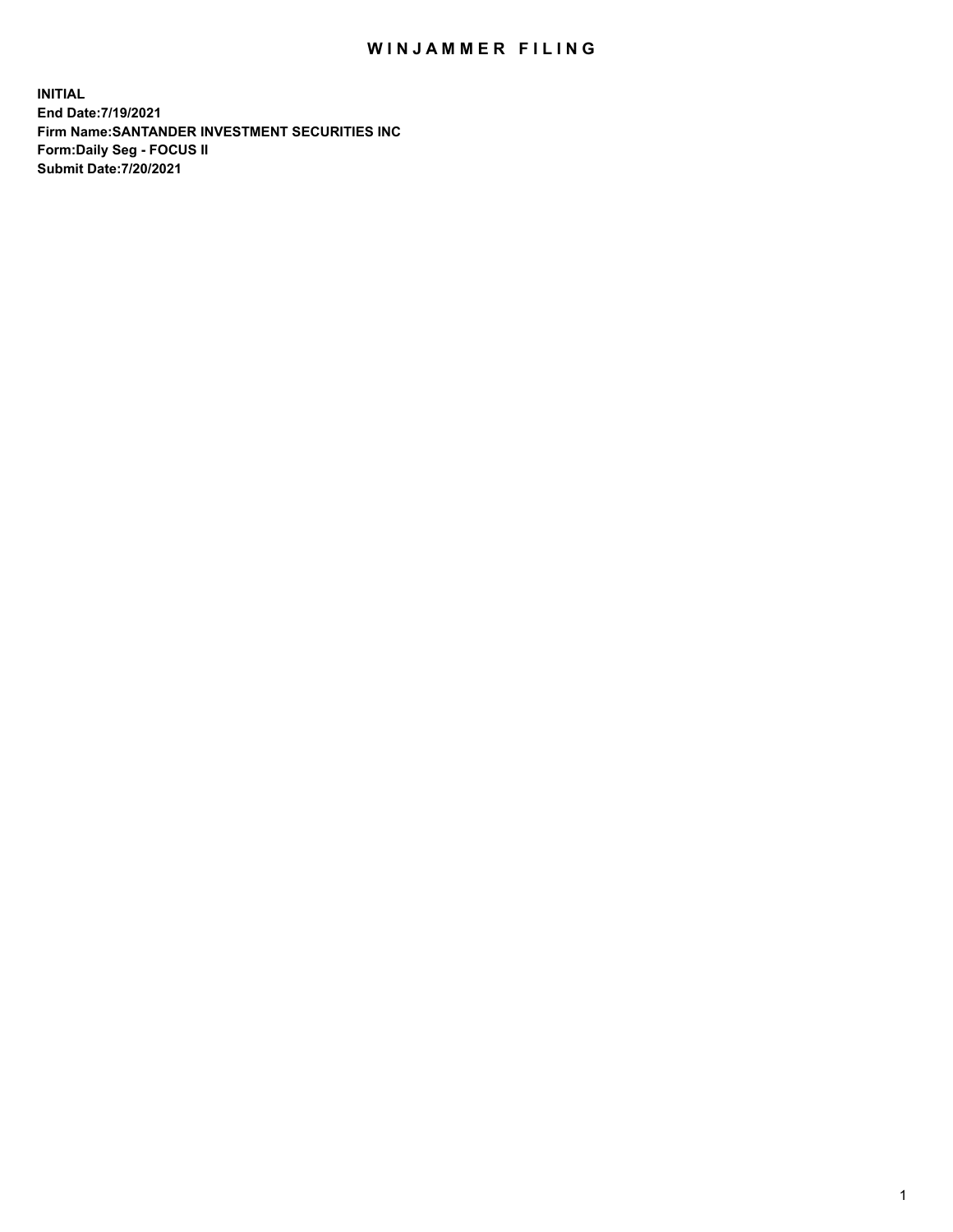**INITIAL End Date:7/19/2021 Firm Name:SANTANDER INVESTMENT SECURITIES INC Form:Daily Seg - FOCUS II Submit Date:7/20/2021 Daily Segregation - Cover Page**

| Name of Company                                                        | <b>SANTANDER INVESTMENT</b><br><b>SECURITIES INC</b> |
|------------------------------------------------------------------------|------------------------------------------------------|
| Contact Name                                                           | <b>Felix Munoz</b>                                   |
| Contact Phone Number                                                   | (212) 407-4594                                       |
| <b>Contact Email Address</b>                                           | felix.munoz@santander.us                             |
| FCM's Customer Segregated Funds Residual Interest Target (choose one): |                                                      |
| a. Minimum dollar amount: ; or                                         | 70.000.000                                           |
| b. Minimum percentage of customer segregated funds required:%; or      | <u>0</u>                                             |
| c. Dollar amount range between: and; or                                | <u>0 0</u>                                           |

| d. Percentage range of customer segregated funds required between: % and %.    | 00                      |
|--------------------------------------------------------------------------------|-------------------------|
| FCM's Customer Secured Amount Funds Residual Interest Target (choose one):     |                         |
| a. Minimum dollar amount: ; or                                                 | $\overline{\mathbf{0}}$ |
| b. Minimum percentage of customer secured funds required:%; or                 | $\overline{\mathbf{0}}$ |
| c. Dollar amount range between: and; or                                        | 00                      |
| d. Percentage range of customer secured funds required between:% and%.         | 00                      |
| FCM's Cleared Swaps Customer Collateral Residual Interest Target (choose one): |                         |
| a. Minimum dollar amount: ; or                                                 | <u>0</u>                |
| b. Minimum percentage of cleared swaps customer collateral required:% ; or     | <u>0</u>                |
| c. Dollar amount range between: and; or                                        |                         |

d. Percentage range of cleared swaps customer collateral required between:% and%. **0 0**

Attach supporting documents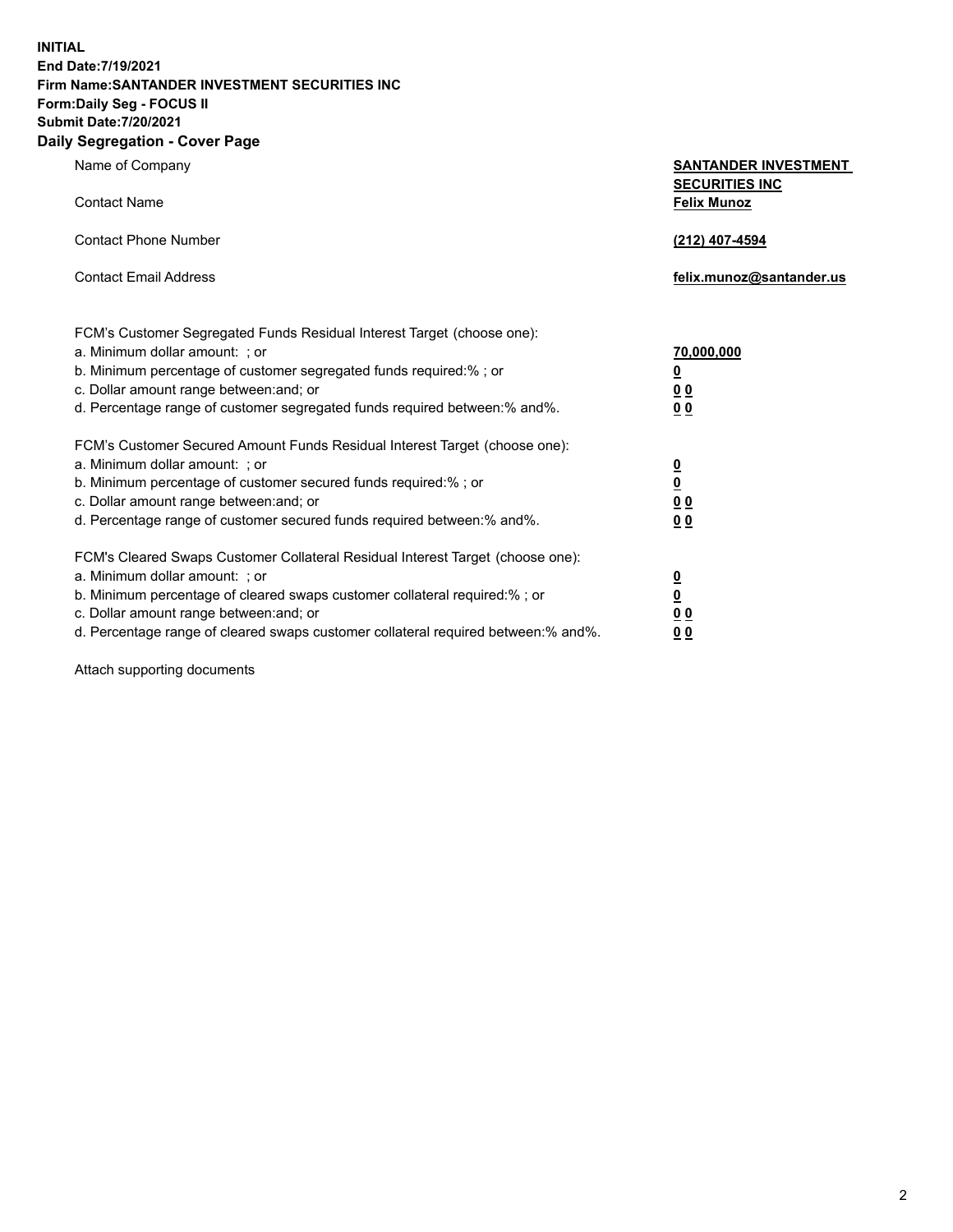**INITIAL End Date:7/19/2021 Firm Name:SANTANDER INVESTMENT SECURITIES INC Form:Daily Seg - FOCUS II Submit Date:7/20/2021 Daily Segregation - Secured Amounts**

|     | Foreign Futures and Foreign Options Secured Amounts                                         |                   |
|-----|---------------------------------------------------------------------------------------------|-------------------|
|     | Amount required to be set aside pursuant to law, rule or regulation of a foreign            | $0$ [7305]        |
|     | government or a rule of a self-regulatory organization authorized thereunder                |                   |
| 1.  | Net ledger balance - Foreign Futures and Foreign Option Trading - All Customers             |                   |
|     | A. Cash                                                                                     | $0$ [7315]        |
|     | B. Securities (at market)                                                                   | $0$ [7317]        |
| 2.  | Net unrealized profit (loss) in open futures contracts traded on a foreign board of trade   | $0$ [7325]        |
| 3.  | Exchange traded options                                                                     |                   |
|     | a. Market value of open option contracts purchased on a foreign board of trade              | $0$ [7335]        |
|     | b. Market value of open contracts granted (sold) on a foreign board of trade                | $0$ [7337]        |
| 4.  | Net equity (deficit) (add lines 1.2. and 3.)                                                | $0$ [7345]        |
| 5.  | Account liquidating to a deficit and account with a debit balances - gross amount           | $0$ [7351]        |
|     | Less: amount offset by customer owned securities                                            | 0 [7352] 0 [7354] |
| 6.  | Amount required to be set aside as the secured amount - Net Liquidating Equity              | $0$ [7355]        |
|     | Method (add lines 4 and 5)                                                                  |                   |
| 7.  | Greater of amount required to be set aside pursuant to foreign jurisdiction (above) or line | $0$ [7360]        |
|     | 6.                                                                                          |                   |
|     | FUNDS DEPOSITED IN SEPARATE REGULATION 30.7 ACCOUNTS                                        |                   |
| 1.  | Cash in banks                                                                               |                   |
|     | A. Banks located in the United States                                                       | $0$ [7500]        |
|     | B. Other banks qualified under Regulation 30.7                                              | 0 [7520] 0 [7530] |
| 2.  | Securities                                                                                  |                   |
|     | A. In safekeeping with banks located in the United States                                   | $0$ [7540]        |
|     | B. In safekeeping with other banks qualified under Regulation 30.7                          | 0 [7560] 0 [7570] |
| 3.  | Equities with registered futures commission merchants                                       |                   |
|     | A. Cash                                                                                     | $0$ [7580]        |
|     | <b>B.</b> Securities                                                                        | $0$ [7590]        |
|     | C. Unrealized gain (loss) on open futures contracts                                         | $0$ [7600]        |
|     | D. Value of long option contracts                                                           | $0$ [7610]        |
|     | E. Value of short option contracts                                                          | 0 [7615] 0 [7620] |
| 4.  | Amounts held by clearing organizations of foreign boards of trade                           |                   |
|     | A. Cash                                                                                     | $0$ [7640]        |
|     | <b>B.</b> Securities                                                                        | $0$ [7650]        |
|     | C. Amount due to (from) clearing organization - daily variation                             | $0$ [7660]        |
|     | D. Value of long option contracts                                                           | $0$ [7670]        |
|     | E. Value of short option contracts                                                          | 0 [7675] 0 [7680] |
| 5.  | Amounts held by members of foreign boards of trade                                          |                   |
|     | A. Cash                                                                                     | $0$ [7700]        |
|     | <b>B.</b> Securities                                                                        | $0$ [7710]        |
|     | C. Unrealized gain (loss) on open futures contracts                                         | $0$ [7720]        |
|     | D. Value of long option contracts                                                           | $0$ [7730]        |
|     | E. Value of short option contracts                                                          | 0 [7735] 0 [7740] |
| 6.  | Amounts with other depositories designated by a foreign board of trade                      | $0$ [7760]        |
| 7.  | Segregated funds on hand                                                                    | $0$ [7765]        |
| 8.  | Total funds in separate section 30.7 accounts                                               | $0$ [7770]        |
| 9.  | Excess (deficiency) Set Aside for Secured Amount (subtract line 7 Secured Statement         | $0$ [7380]        |
|     | Page 1 from Line 8)                                                                         |                   |
| 10. | Management Target Amount for Excess funds in separate section 30.7 accounts                 | $0$ [7780]        |
| 11. | Excess (deficiency) funds in separate 30.7 accounts over (under) Management Target          | $0$ [7785]        |
|     |                                                                                             |                   |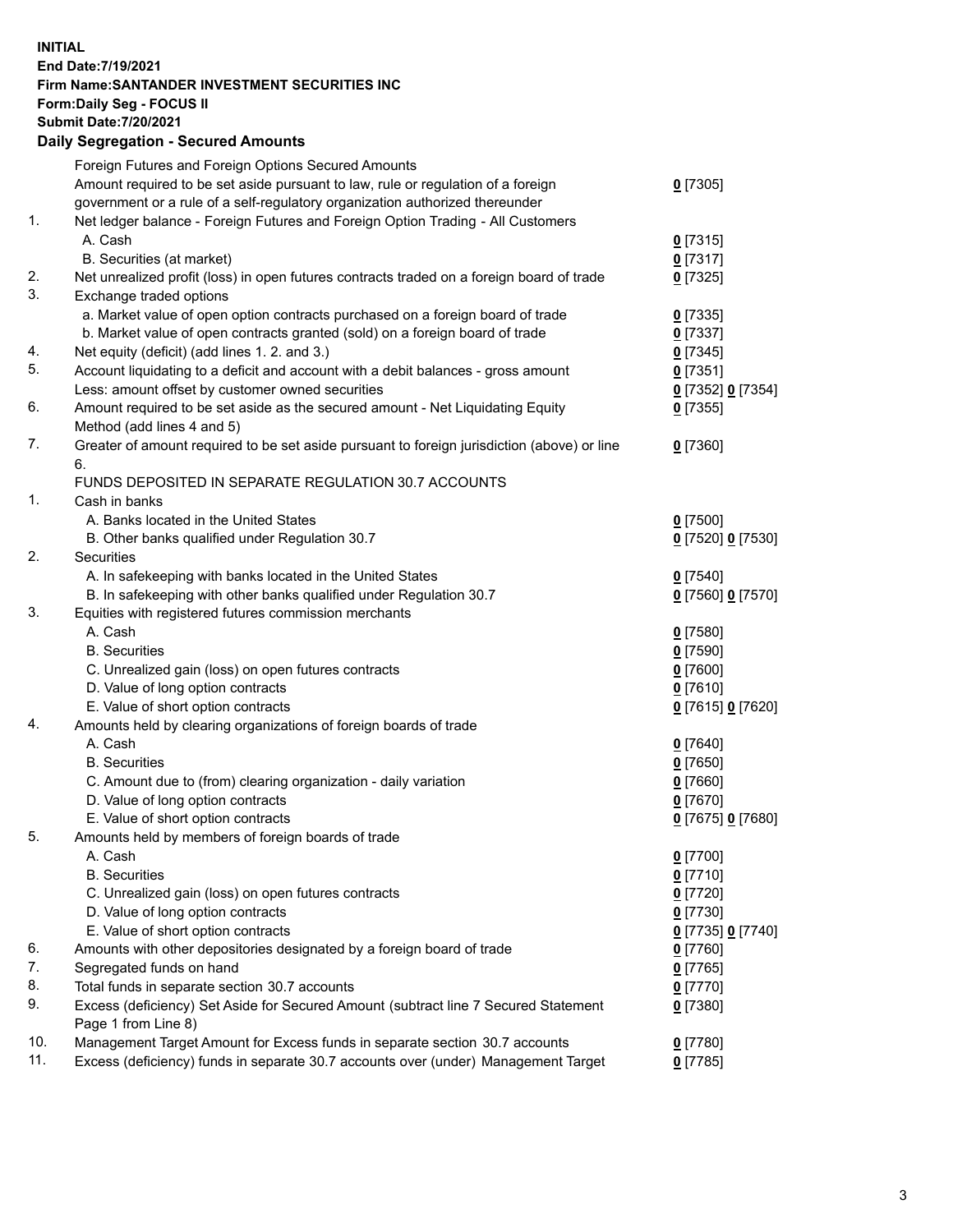| <b>INITIAL</b> |                                                                                                     |                          |  |  |  |  |
|----------------|-----------------------------------------------------------------------------------------------------|--------------------------|--|--|--|--|
|                | End Date: 7/19/2021                                                                                 |                          |  |  |  |  |
|                | Firm Name: SANTANDER INVESTMENT SECURITIES INC                                                      |                          |  |  |  |  |
|                | Form: Daily Seg - FOCUS II                                                                          |                          |  |  |  |  |
|                | <b>Submit Date: 7/20/2021</b>                                                                       |                          |  |  |  |  |
|                | Daily Segregation - Segregation Statement                                                           |                          |  |  |  |  |
|                | SEGREGATION REQUIREMENTS(Section 4d(2) of the CEAct)                                                |                          |  |  |  |  |
| 1.             | Net ledger balance                                                                                  |                          |  |  |  |  |
|                | A. Cash                                                                                             | 2,672,946,269 [7010]     |  |  |  |  |
|                | B. Securities (at market)                                                                           | $0$ [7020]               |  |  |  |  |
| 2.             | Net unrealized profit (loss) in open futures contracts traded on a contract market                  | $-689,094,505$ [7030]    |  |  |  |  |
| 3.             | Exchange traded options                                                                             |                          |  |  |  |  |
|                | A. Add market value of open option contracts purchased on a contract market                         | 49,723,106 [7032]        |  |  |  |  |
|                | B. Deduct market value of open option contracts granted (sold) on a contract market                 | -50,472,337 [7033]       |  |  |  |  |
| 4.             | Net equity (deficit) (add lines 1, 2 and 3)                                                         | 1,983,102,533 [7040]     |  |  |  |  |
| 5.             | Accounts liquidating to a deficit and accounts with                                                 |                          |  |  |  |  |
|                | debit balances - gross amount                                                                       | $0$ [7045]               |  |  |  |  |
|                | Less: amount offset by customer securities                                                          | 0 [7047] 0 [7050]        |  |  |  |  |
| 6.             | Amount required to be segregated (add lines 4 and 5)                                                | 1,983,102,533 [7060]     |  |  |  |  |
|                | FUNDS IN SEGREGATED ACCOUNTS                                                                        |                          |  |  |  |  |
| 7.             | Deposited in segregated funds bank accounts                                                         |                          |  |  |  |  |
|                | A. Cash                                                                                             | 223,924,636 [7070]       |  |  |  |  |
|                | B. Securities representing investments of customers' funds (at market)                              | $0$ [7080]               |  |  |  |  |
|                | C. Securities held for particular customers or option customers in lieu of cash (at                 | $0$ [7090]               |  |  |  |  |
|                | market)                                                                                             |                          |  |  |  |  |
| 8.             | Margins on deposit with derivatives clearing organizations of contract markets                      |                          |  |  |  |  |
|                | A. Cash                                                                                             | 1,861,714,806 [7100]     |  |  |  |  |
|                | B. Securities representing investments of customers' funds (at market)                              | $0$ [7110]               |  |  |  |  |
|                | C. Securities held for particular customers or option customers in lieu of cash (at                 | $0$ [7120]               |  |  |  |  |
|                | market)                                                                                             |                          |  |  |  |  |
| 9.             | Net settlement from (to) derivatives clearing organizations of contract markets                     | -29,355,216 [7130]       |  |  |  |  |
| 10.            | Exchange traded options                                                                             |                          |  |  |  |  |
|                | A. Value of open long option contracts                                                              | 49,723,106 [7132]        |  |  |  |  |
|                | B. Value of open short option contracts                                                             | -50,472,337 [7133]       |  |  |  |  |
| 11.            | Net equities with other FCMs                                                                        |                          |  |  |  |  |
|                | A. Net liquidating equity<br>B. Securities representing investments of customers' funds (at market) | $0$ [7140]               |  |  |  |  |
|                | C. Securities held for particular customers or option customers in lieu of cash (at                 | $0$ [7160]<br>$0$ [7170] |  |  |  |  |
|                | market)                                                                                             |                          |  |  |  |  |
| 12.            | Segregated funds on hand                                                                            | $0$ [7150]               |  |  |  |  |
| 13.            | Total amount in segregation (add lines 7 through 12)                                                | 2,055,534,995 [7180]     |  |  |  |  |
| 14.            | Excess (deficiency) funds in segregation (subtract line 6 from line 13)                             | 72,432,462 [7190]        |  |  |  |  |
| 15.            | Management Target Amount for Excess funds in segregation                                            | 70,000,000 [7194]        |  |  |  |  |
| 16.            | Excess (deficiency) funds in segregation over (under) Management Target Amount                      | 2,432,462 [7198]         |  |  |  |  |
|                | <b>Excess</b>                                                                                       |                          |  |  |  |  |